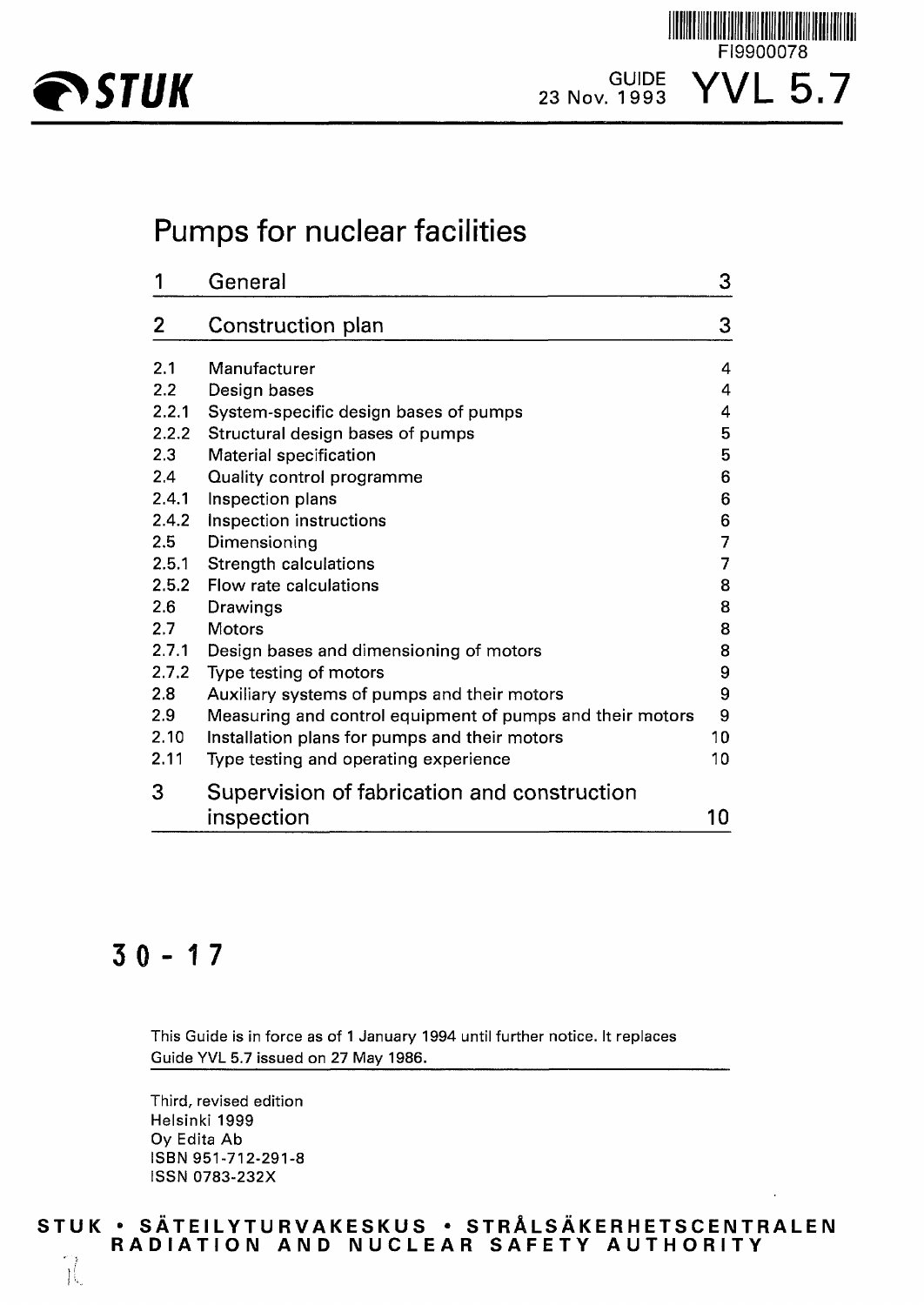|     | Commissioning inspection                           |    |
|-----|----------------------------------------------------|----|
| 4.1 | Verification of installation and inspection status |    |
| 4.2 | Supervision of functional tests                    | 12 |
| 5   | Control of pumps during operation                  | 12 |
| 5.1 | Periodical tests and condition monitoring          | 12 |
| 5.2 | Non-destructive inservice inspections              | 12 |
| 5.3 | Preventive maintenance                             | 12 |
| 5.4 | Modifications and repairs                          | 13 |
| 5.5 | Spare parts                                        | 13 |
| հ   | References                                         | 13 |

## Authorisation

By virtue of section 55, second paragraph, point 3 of the Nuclear Energy Act (990/87) and section 29 of the Council of State Decision (395/91) on General Regulations for the Safety of Nuclear Power Plants, the Finnish Radiation and Nuclear Safety Authority (STUK) issues detailed regulations concerning the safety of nuclear power plants.

YVL Guides are rules an individual licensee or any other organisation concerned shall comply with, unless STUK has been presented with some other acceptable procedure or solution by which the safety level set forth in the YVL Guides is achieved. This Guide does not alter STUK's decisions which were made before the entry into force of this Guide, unless otherwise stated by STUK.

Translation. Original text in Finnish.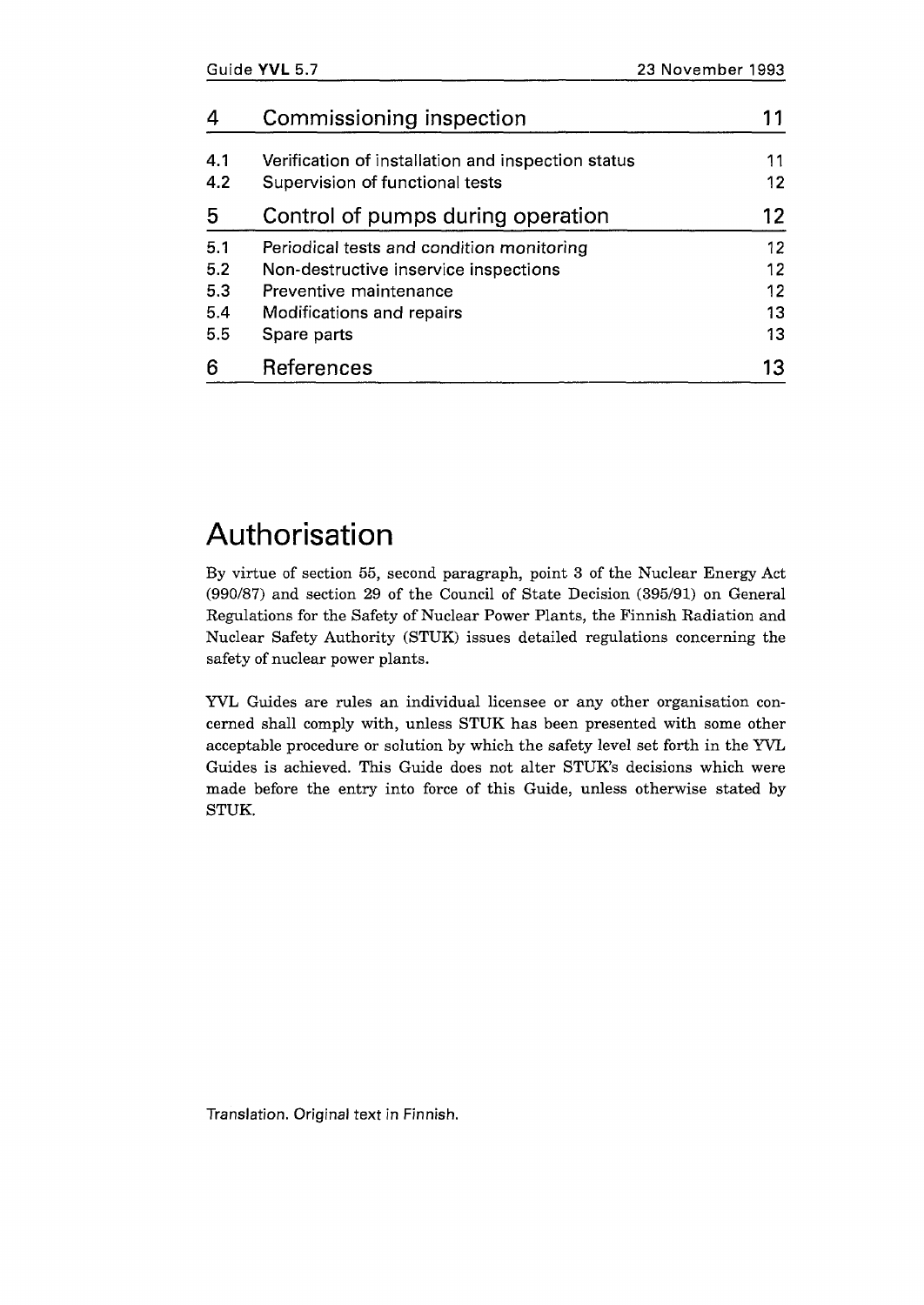## 1 General

The reliable operation of plant systems is essential for nuclear power plant safety. The design bases and requirements of systems determine the functional and structural requirements set for pumps. It is also important that a pump's type and operating mode fit the system entity in question; that the pump is correctly located in the piping; and that the necessary functional tests as well as inspections and maintenance are considered. In addition to normal operating conditions, the pump's operation and structural endurance are important also in potential transient and accident conditions.

Under Guide YVL 2.1, nuclear power plant structures, systems and components are classified to Safety Classes 1, 2 and 3 as well as Class EYT (non-nuclear). Also pumps and their motors are contained in the classification documents.

This Guide describes how the Finnish Radiation and Nuclear Safety Authority (STUK) controls pumps and their motors at nuclear power plants and other nuclear facilities. The scope of control is determined by the Safety Class of the pump in question. The various phases of control are as follows:

- review of construction plan
- control of manufacturing, and construction inspection
- commissioning inspection
- control during operation.

STUK controls Safety Class 1, 2 and 3 pumps at nuclear facilities as prescribed in this guide. STUK inspects Class EYT (non-nuclear) pumps separately or in connection with the commissioning inspections of systems.

This guide gives the control procedure and related requirements primarily for centrifugal pumps. However, it is also applied to the control of piston pumps and other pump types not mentioned in this guide.

## 2 Construction plan

Construction plans for Safety Class 1 and 2 pumps and their motors shall be submitted to STUK for approval before manufacturing is commenced in accordance with Guide YVL 1.2. The submission of construction plans for Safety Class 3 pumps and their motors is not tied to the commencement of manufacturing. In the construction plan, reference can be made to previously submitted documents.

The construction plan shall state the following:

- manufacturer
- design bases
- material specification
- quality control programme
- dimensioning of pumps
- drawings
- motors
- auxiliary systems of pumps and their motors
- measuring and control devices of pumps and their motors
- installation plan for pumps and their motors
- data on type tests and operating experience.

The scope of the construction plan is determined by the safety significance of the pump and how demanding its construction and functions are.

The design data for the pump's installation and maintenance as well as its motor, auxiliary systems and related equipment can be provided later. This data shall be given in good time before installation is commenced, however.

The necessary documentation for pumps and their motors, which are to be connected to Class EYT/A (non-nuclear/A) piping, shall be presented as part of the piping documentation referred to in Guide YVL 3.3 or submitted as a separate document, which shall contain at least the following data:

- manufacturer
- design bases
- materials and standards references plus a material certificate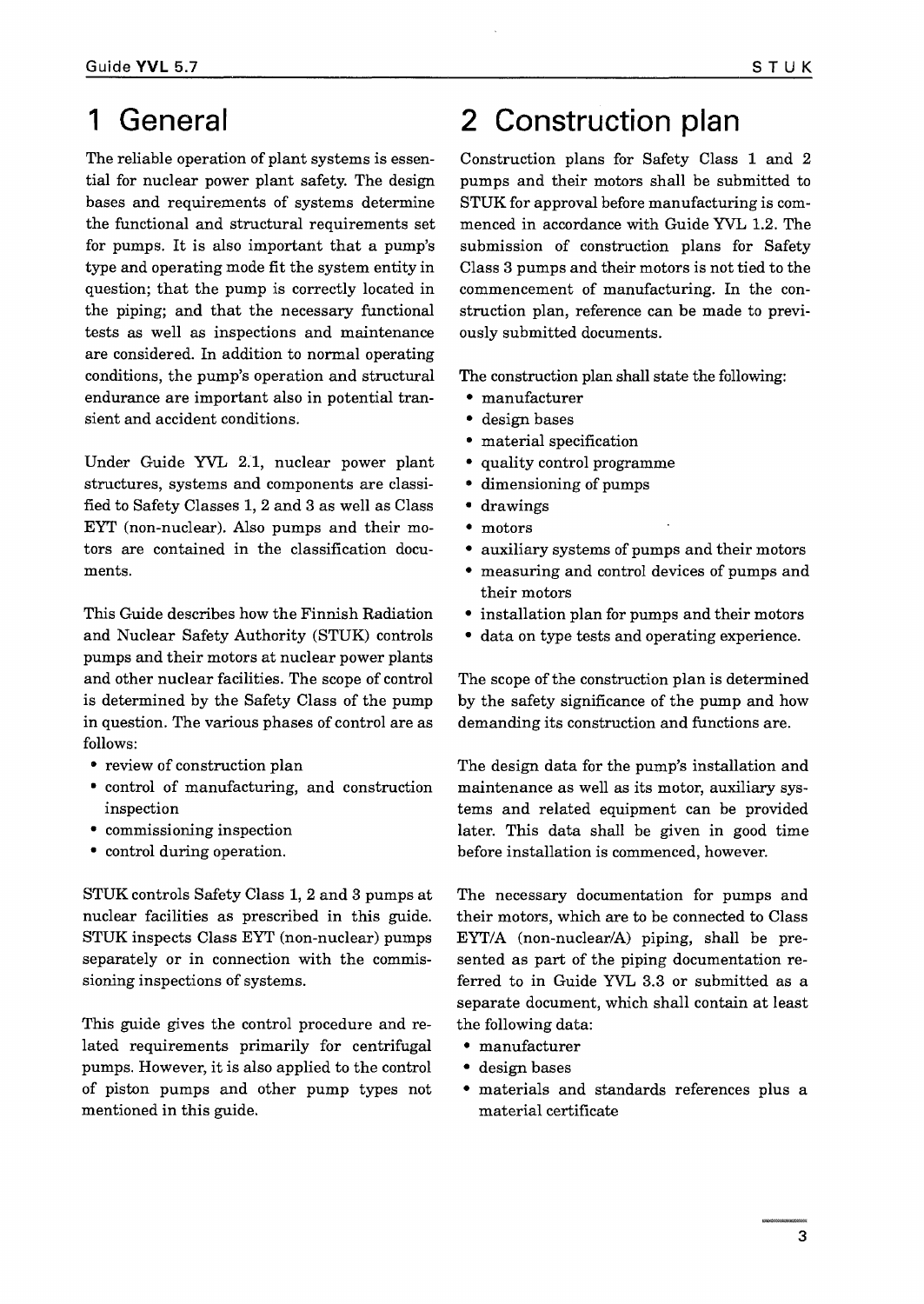- design standards
- basic dimensioning as per subsection 2.5
- manufacturing instructions (welding, annealing, coating, etc.)
- quality control requirements
- assembly and installation drawings
- possible special requirements relating to installation
- operation curve of pumps
- mode of operation of pumps (continuous, intermittent, parallel, etc.)
- operating values of motors
- data on type testing or operating experience
- for the pressure-bearing parts of motors of the so-called wet type, data equivalent to that provided for the pump proper.

If pumps and their motors are to be connected to Class EYT/B (non-nuclear) piping that meets the requirements of Guide YVL 3.3, it will not be necessary to submit the relevant construction plans or documentation to STUK.

## 2.1 Manufacturer

Documentation shall be provided to show that the pump manufacturer has sufficient expertise and experience in supplying the pumps in question. The documentation shall include an organisation description confirmed by the corporate management and a description of the company's quality assurance arrangements.

The manufacturer of Safety Class 1 and 2 pumps shall submit a description of the company's quality assurance procedures, e.g. the quality assurance manual.

Persons responsible for design and fabrication shall be designated for deliveries defined in the construction plans for Safety Class 1 and 2 pumps, if these are not indicated in the organisational and quality assurance documentation.

The examination rights of a manufacturer responsible for quality control or of a separate examination organisation and their personnel are applied for as described in Guide YVL 1.3.

If necessary, STUK assesses the manufacturer's suitability and the quality assurance programme's sufficiency by making audits to the manufacturer's premises.

## 2.2 Design bases

The design bases shall be presented to such extent that, on their basis, the type of the pump, the operational prerequisites of the system and the structural requirements of the pump can be assessed.

Design data shall be given on all situations at the nuclear facility (normal operation, transient and accident conditions) for which requirements concerning the operability of pumps are set.

The design data shall be summarised on a form in the first place. When necessary, this summary is to be supplemented with a more extensive account.

All pumps and their motors that are manufactured for use in nuclear facilities shall be equipped with the necessary condition monitoring measurement systems.

## 2.2.1 System-specific design bases of pumps

System-specific design bases include i.a. the following:

- description of system-specific functions of pumps
- safety class
- leaktightness requirements
- mode of operation (continuous or intermittent operation, parallel operation, etc.)
- pumped medium and its properties, temperature and temperature changes
- inlet pressure variations
- required operating points and/or ranges (volume flow, head)
- possible operability requirements for maintaining flow/pressure values in case the actuator is lost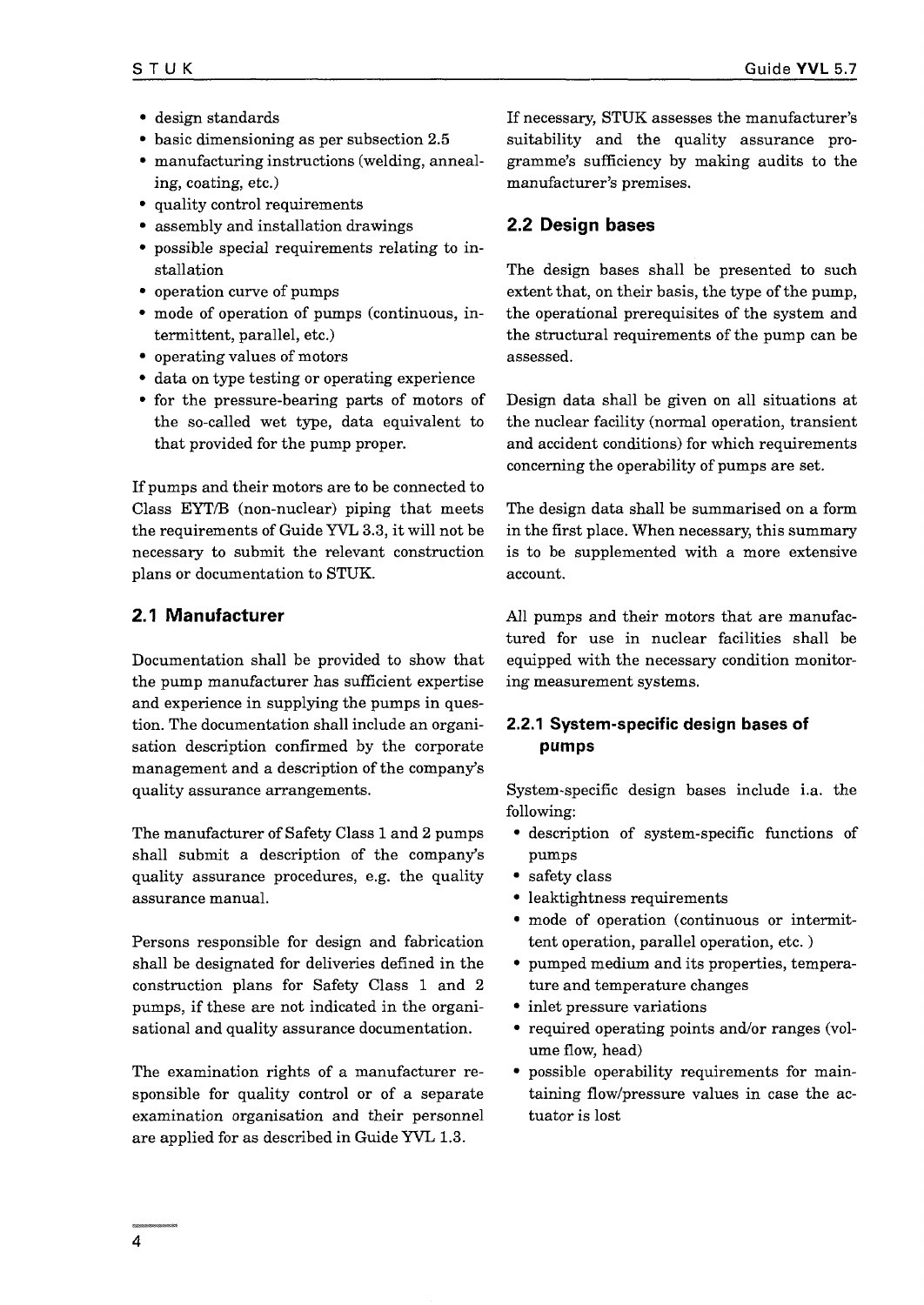- ambient conditions required by the installation status of pumps and their motors in normal operation and during transients (chemical effects, temperature, pressure, humidity and radiation dose rate) and the duration of exceptional circumstances
- fire resistance requirements
- decontamination requirements
- earthquake-resistance.

### **2.2.2 Structural** design bases **of pumps**

Normal operation and transient and accident conditions shall be included in the structural design bases of pumps.

The structural design bases include i.a. the following:

- design temperature
- design and testing pressure
- pressure and temperature variations used in dimensioning, and their number
- upper limits for forces and torques from piping to pumps
- operation curve showing also the NPSH value i.e. the lowest required suction head
- pressure, flow, temperature and purity requirements for cooling, sealing and flushing water
- required shaft output within the operating range during start-up and with the highest possible loading
- the minimum flow required
- selection criteria for bearings
- permissible vibrations and bearing temperatures
- construction data on shaft seals
- maintenance intervals recommended by pump manufacturer for continuous and/or intermittent operation during normal plant operation
- possible special requirements concerning start-up (e.g. start-up against a closed valve, need for lubrication in start-up, and waiting time before restart)
- protection of pumps against hydraulic shocks or back flow
- special requirements for the support and installation of pump unit structures (pump, motor, gearing and clutch)
- tests and inspections to control the condition of pumps
- list of measurements to control the operation and operating condition of pumps
- markings to indicate the rotation direction of pumps.

### 2.3 Material specification

The material specification shall give data on all pressure-bearing components. Corresponding data shall also be given on shafts, impellers and stator blades and any comparable components that affect operation. A chemical analysis shall be provided for the materials of non-loaded parts welded to the pressure frame and a certificate of conformance for sealings and the materials of their supporting structures.

The acceptability of a pump's materials and their applicability for their intended use shall be indicated by a material specification. Materials and filler materials shall meet the requirements of Guide YVL 3.9. The material specification shall include a part- and weld-specific list of materials and filler materials.

Base materials shall meet the requirements of standards mentioned in connection with the base materials. Any additional requirements set for the materials shall be mentioned in the material specification. Welds and heat-affected zones (HAZs) shall meet the strength and toughness requirements set for the base material of the final product.

Testing methods and the scope of sampling are determined by safety class, material type, operating conditions and dimensioning.

The manufacturing and repair welding processes of Safety Class 1 and 2 pumps shall be qualified by procedure tests. Also material data shall be given on the materials and filler materials used in procedure tests. Procedure test plans for demanding welding work and also the results of finished procedure tests shall be included in the material specification or quality control programme. If a method has been standardised, a reference to the standard suffices.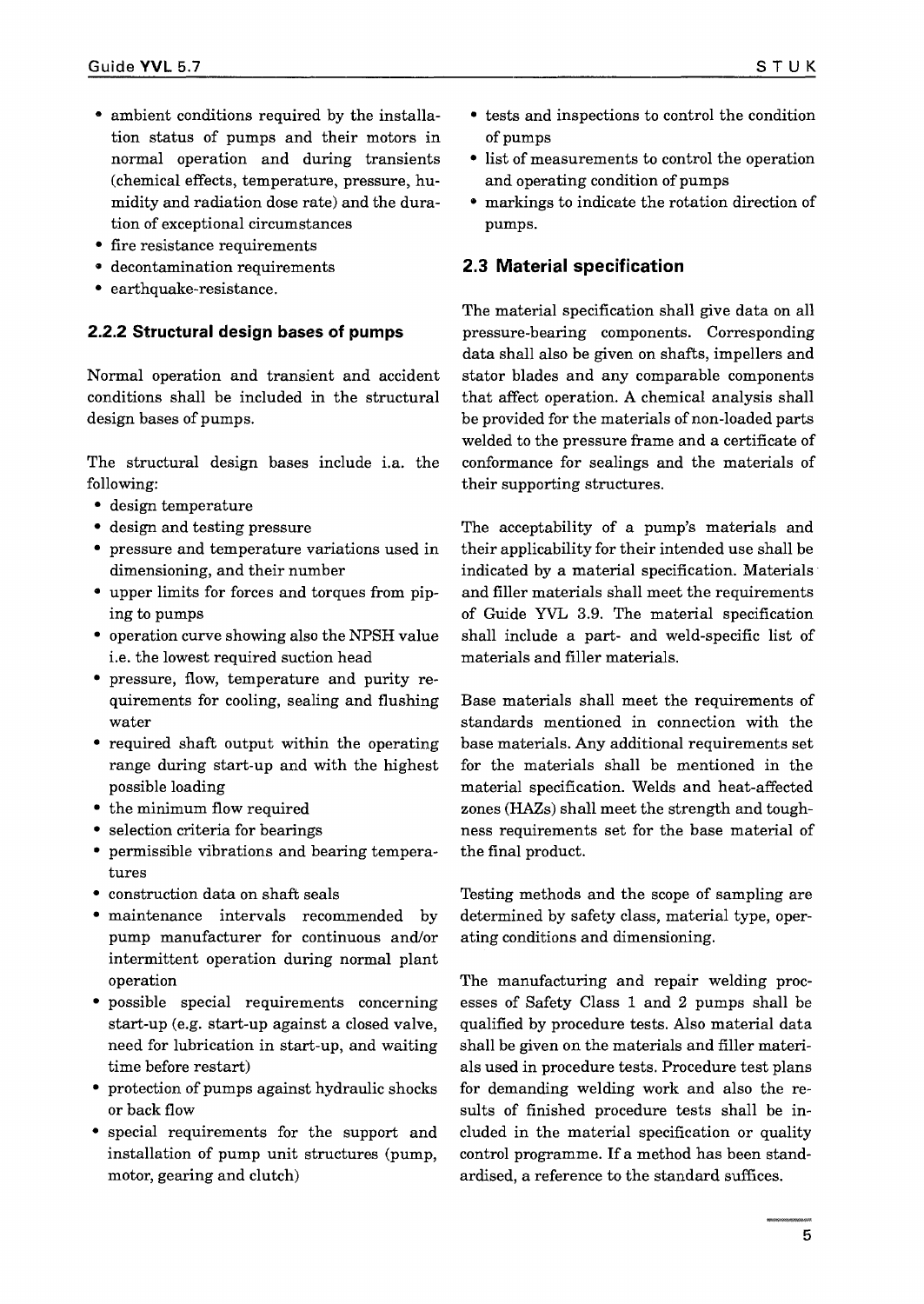Furthermore, as regards Safety Class 1 and 2 pumps, separate material-specific descriptions shall be presented, giving i.a. the following information:

- justification for the choice of material if only limited operating experience exists of the use and characteristics of the material for the structures in question, or if the material deviates from recommendations given in material standards
- the component manufacturing method (forging, casting, coating, heat treatment, etc.) if the technique used is unconventional, or if special care has to be exercised to achieve successful results with the method in question
- specific requirements for the characteristics of materials, unless unambiguously determined by standards or, if deviating from them
- testing methods and the scope of sampling, unless defined in the applicable material standard, or if the requirements of the standard are deviated from
- supervision of sampling and testing.

## 2.4 Quality control programme

The quality control programme shall describe the quality control of pumps and the inspection and testing procedures to be followed.

The quality control programme shall include:

- inspection programmes
- inspection instructions.

### 2.4.1 Inspection plans

Inspection plans shall be provided for all quality control that covers materials, possible procedure and work tests, manufacturing as well as the finished product.

The inspection plans shall give:

- component and weld specific numbering in accordance with drawings
- name and number of components
- standard markings of materials and filler materials
- procedure tests for qualification of manufacturing welds and possible repair welds (of pressure-bearing parts that affect the operation of Safety Class 1 and 2 pumps)
- inspections of each inspection item, and the identification codes of inspection instructions
- examiner/controller (e.g. manufacturer, plant supplier, approved examination organisation, orderer, authority)
- timing of inspection (fabrication of materials, fabrication and installation of pump parts).

#### 2.4.2 Inspection instructions

Inspection instructions shall be prepared for all inspection and control activities. An inspection instruction shall give the method, manner and scope of inspection as well as the requirements for approval and reporting of the inspection. Standards can be referred to for further details.

Routine quality control actions for which inspection instructions are drawn up are as follows:

- review of construction plans and drawings
- identification and marking of materials and material certificates
- sampling and supervision of test pieces from materials and procedure tests
- destructive examination
- non-destructive examination
- competence of welders
- supervision of welding
- supervision of heat treatment
- supervision of coating or surface finishing
- inspection of the dimensions of structures
- visual inspection
- balancing of rotating parts
- leak and pressure tests
- functional tests and their supervision by manufacturers
- inspections of pumps that have been disassembled after functional tests
- supervision and inspection of installation
- functional tests and their supervision at the nuclear facility.

The dimensions of hydraulic parts of pumps as well as their clearances, fits and passes shall be checked with special care. The same applies to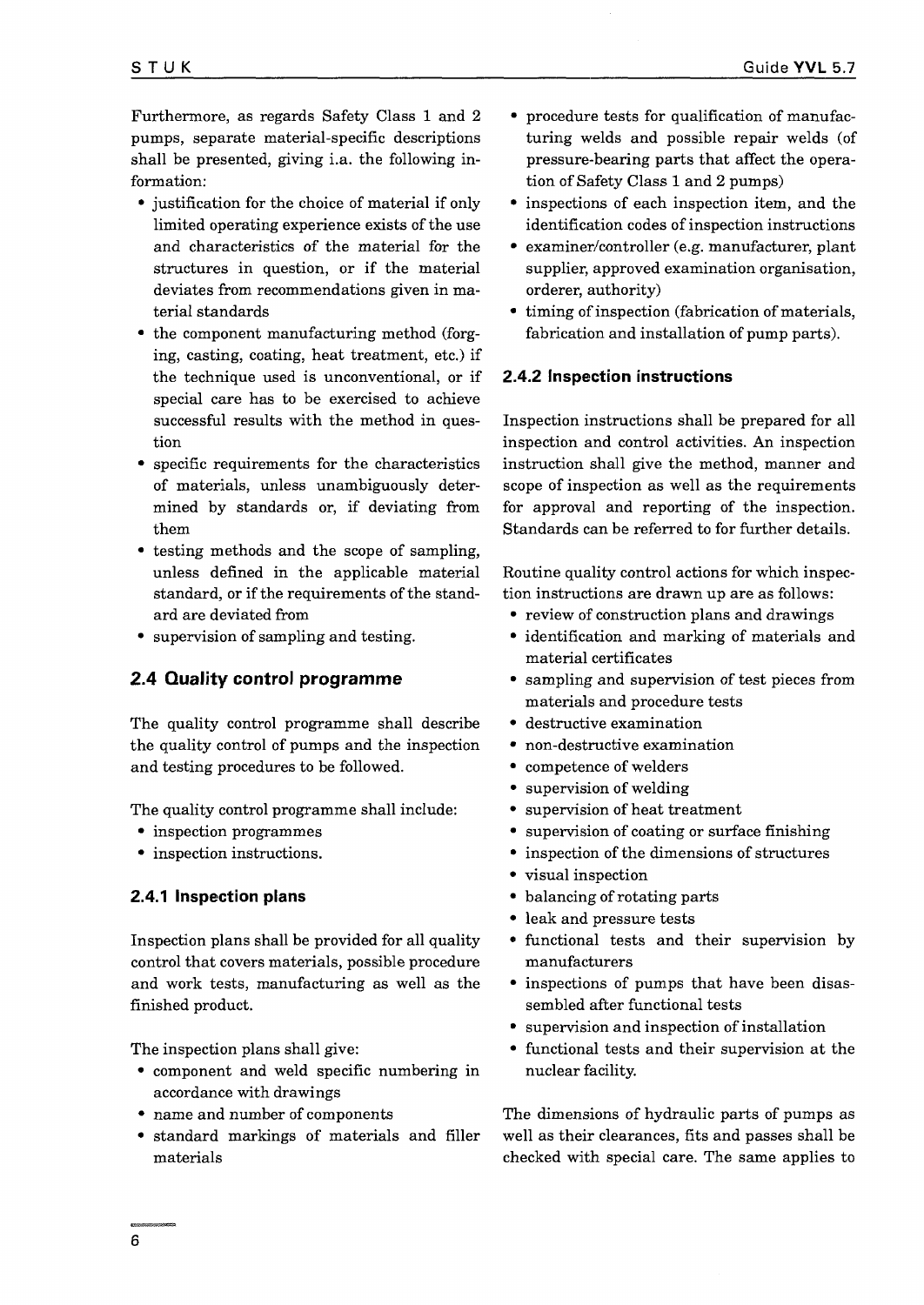the way checking is performed, and to the accepted accuracy limits of dimensions and the reporting of the inspections.

The pressure tests of pumps shall be conducted in accordance with the standards used in their dimensioning. If no such standard exists, the requirements of Standard SFS 3321/1/ shall be complied with. It is recommended that functional tests be conducted according to Standards ISO 3555/2/, ISO 2548 (SFS 4448) /3/, BS 599, 1966 and their supplements 3/76 and 9/77 /4/, and DIN 1994, 1968 /5/.

## 2.5 Dimensioning

It shall be shown by dimensioning that the structural solutions of pumps meet the strength and performance requirements set by the system.

### **2.5.1 Strength calculations**

Strength calculations for pressure-bearing components shall be divided into basic dimensioning, and stress and fatigue analysis.

A pump's design conditions shall be the input values of basic dimensioning, usually excluding changes in temperature and load. The forces and torques from piping can be taken into account as equivalent pressure increase.

The dimensioning shall be clarified by drawings, which include system data and the necessary dimensions and loads.

Safety Class 1 pumps shall be dimensioned in compliance with the requirement level of ASME Code Section III, NB-3400, 1992 /6/. STUK can also approve the use of some other equivalent dimensioning standard, case by case. The possibility of brittle fracture shall be ruled out. Demonstration can be for example according to Standard ASME III NB-3211 (d), 1992 *111.*

Safety Class 1 pumps shall undergo stress and fatigue analysis in which the loads to which a structure is subjected are taken into consideration as realistically as possible. The input values will then include pressure and temperature changes, dynamic loads, recurrent loads, and forces and torques from piping and piping supports.

Analyses shall be made to demonstrate that a pump's pressure-bearing parts maintain their integrity under every possible load situation. STUK's approval for a stress and fatigue analysis shall be obtained before the pump is made operable. The applicable requirements are presented in more detail in Guide YVL 3.5.

In addition to pressure-bearing components, dimensioning calculations shall also be presented for the shaft and other components bearing significant loads. When the dimensioning scope of components is determined, for instance the standard ASME Code N-119-6, 1985 /8/ can be applied.

Loads from centrifugal forces shall be taken into account in the dimensioning of rotating parts. The impeller of the primary circulation pump of a PWR must maintain its integrity under every possible load situation. This can be demonstrated for example according to US Regulatory Guide 1.14, 1975/9/.

A standard in general use in the manufacturing country and applicable for pumps at nuclear facilities can be applied in the basic dimensioning of Safety Class 2 and 3 pumps.

In addition to internal pressure, Safety Class 2 and 3 pumps shall be dimensioned to withstand the severest possible force from piping. The piping design shall be such that the severest forces and torques quoted by the pump's manufacturer will not be exceeded.

The impact of earthquakes on dimensioning shall be taken into account according to Guide YVL 2.6.

The basic dimensioning of Safety Class EYT/A pumps shall be calculated. Dimensioning standards for pressure vessels approved in the manu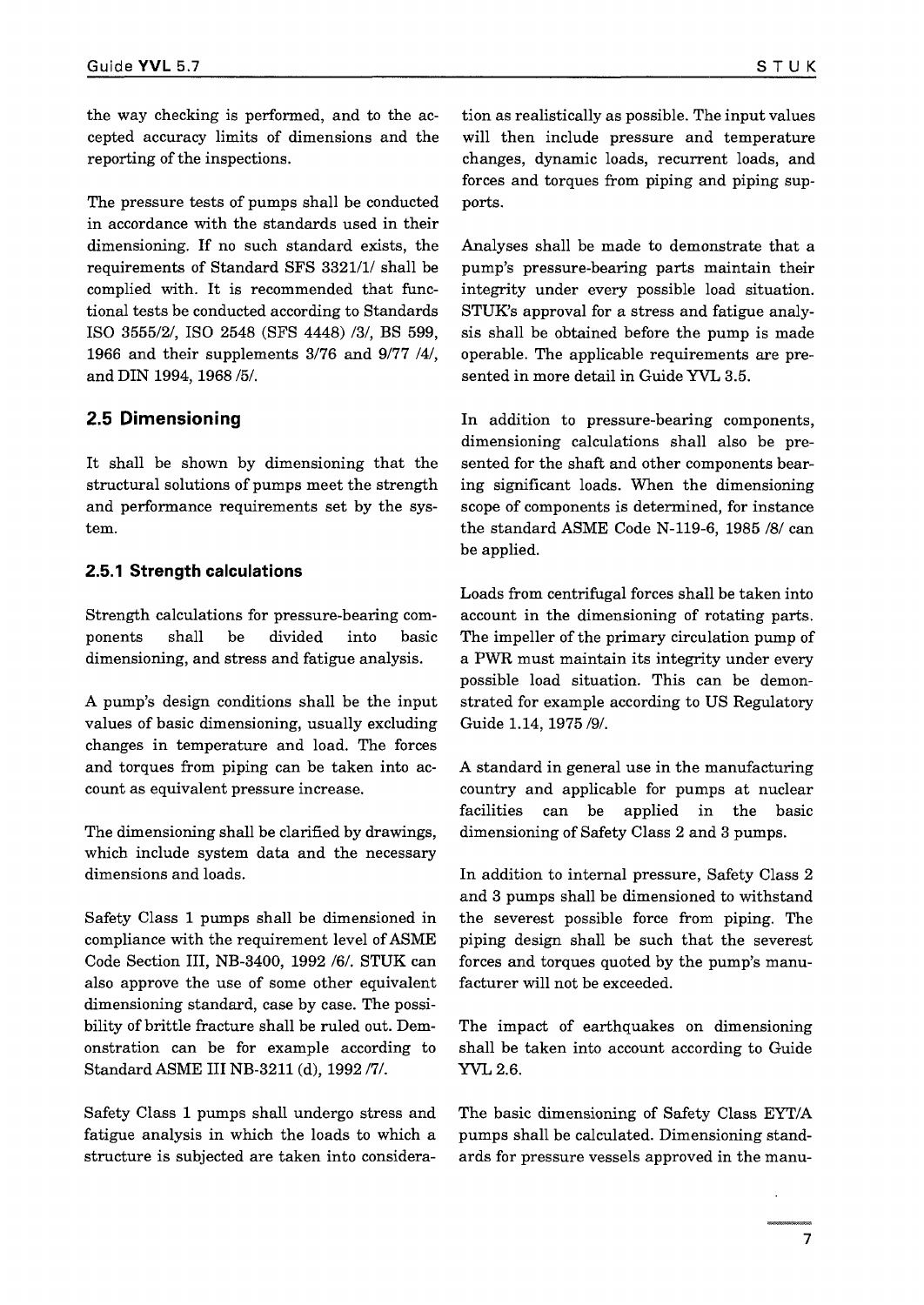facturing country, or other applicable standards, can be used in the dimensioning.

### 2.5.2 Flow rate calculations

The suitability of a pump's construction for the intended use of the pump shall be demonstrated by flow rate calculations.

It will not be necessary to submit the flow rate calculations of pumps to STUK if the type of pump in question has been in production before and sufficiently detailed operation curves based on functional tests can be presented. Operation curves based on functional tests conducted in connection with pump type testing are also sufficient to authenticate the correctness of the flow rate calculations. The flow rate calculations and operation curve mentioned here cannot replace pump-specific functional tests.

### 2.6 Drawings

Drawings shall be presented of pumps, motors, their coupling, installation and parts of the auxiliary systems associated with the pump structures. The drawings shall contain the data needed for assessment of the acceptability of the dimensioning, fabrication, installation and operation of the pump structures.

If the pump must undergo inservice inspections in which non-destructive examination methods are used, as stipulated in Guide YVL 3.8, the information given in the drawings shall make it possible to assess whether it is possible to reliably inspect the pump housing and its welds and the welds between the pump and piping.

The drawings shall give

- assembly data, with lists of parts and materials
- dimensions and shapes used in dimensioning, or defined by dimensioning, with the permissible tolerances, and the finishing of surfaces
- types, locations and dimensions of joints and fixtures
- coatings of materials
- clearances, fits and passes essential to operation

• sufficiently detailed information groundwork and installation. about

## 2.7 Motors

### 2.7.1 Design bases and dimensioning of motors

A construction plan in accordance with Guide YVL 5.5 shall be provided for motors of all Safety Class 1 and 2 pumps and for those Safety Class 3 pump motors whose safety classification is based on the functional requirements set for the pumps. The following data shall be given in the plan:

- manufacturer
- design bases
- description of functioning
- quality control programme.

Of a motor's design bases, i.a. the following shall be given:

- safety class of motor
- standards used and possible deviations thereof
- rated voltage, frequency and power
- rated current and start current
- speed of rotation
- rated, start and maximum torque
- power ratio and power factor
- rated mode of operation
- moment of inertia
- cooling system
- installation position
- enclosure and insulation class
- dimensional drawing
- permissible rating under exceptional conditions (ambient temperature, grid voltage and frequency)
- selection criteria of the bearings
- permissible vibration on bearing supports
- permissible bearing temperatures.

If the motor is operated using a frequency converter, the suitability of the motor for such operation shall be found out.

If the motor is of a so-called wet motor type, the same data shall be provided on the motor's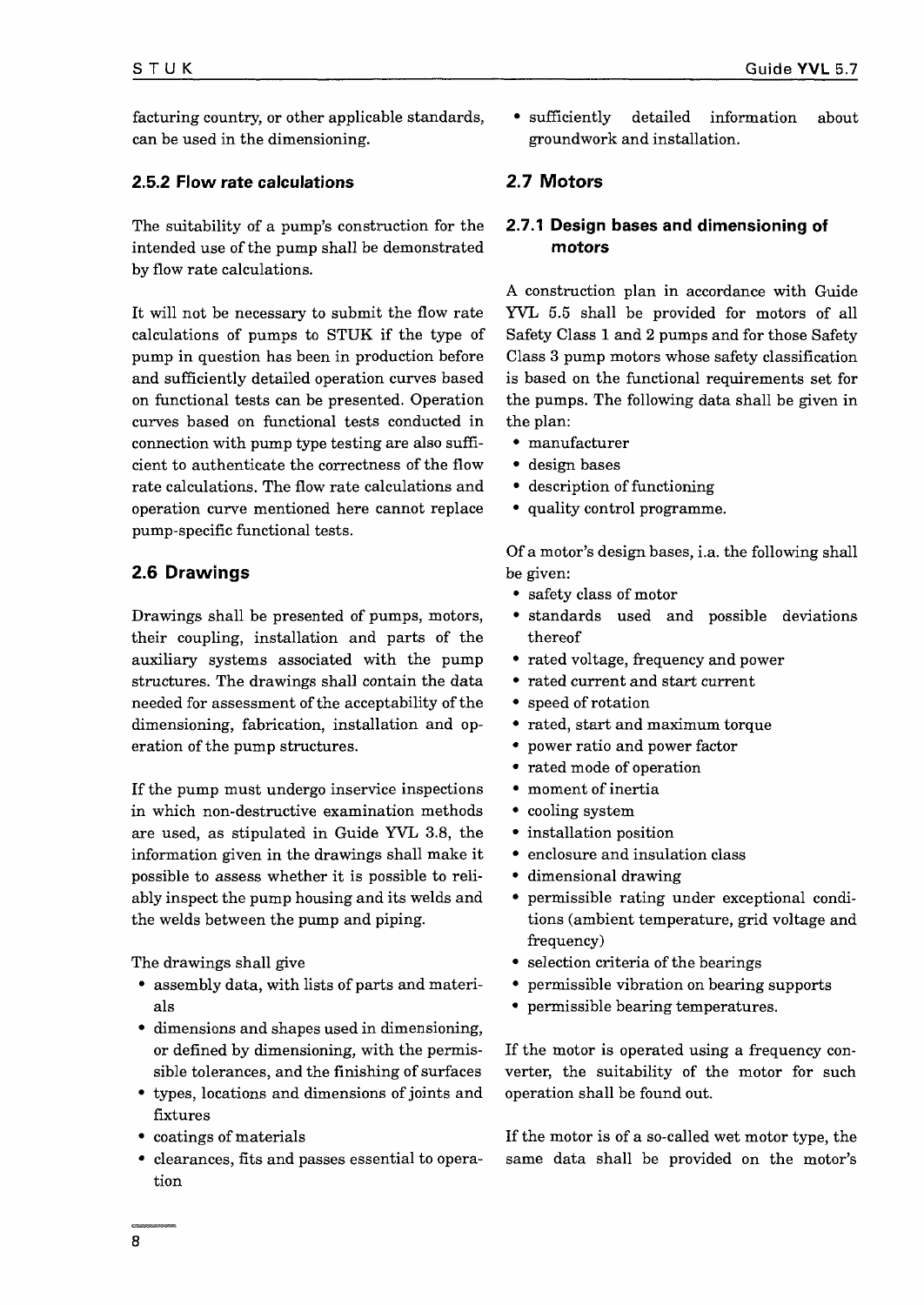pressure loaded parts as on the pump itself (subsections 2.1-2.6 above).

The structure of the motor's protection, monitoring and control system shall be described. It can be submitted even later as individual reports. However, the report shall be presented well before the installation of the motor is started.

The exclusion of the aforementioned information where Safety Class 3 items are concerned shall always be separately justified.

If a diesel motor is used as a pump's regulating unit, the requirements of Guide YVL 5.1 shall be taken into account in the unit's design for applicable parts.

STUK assesses the acceptability of a turbine as a pump regulating unit case by case, on the basis of submitted construction plans.

A separate document shall also be submitted to show that the electrotechnical dimensioning of Safety Class 1, 2 or 3 pump motors plus their supply cables and protection sufficiently ensure that the motors maintain their operating capability not only under normal operating conditions but also under transient and accident conditions occurring towards the end of their design-basis operating lives and which are more demanding as regards dimensioning. The analysis shall assume that the loading, ambient conditions, grid frequency and terminal voltage of the motors deviate from the limits defined for normal operation in a way least favourable for the motors.

The impact of an earthquake on dimensioning shall be taken into consideration in accordance with Guide YVL 2.6.

#### 2.7.2 Type testing of motors

Data on the type testing and operating experience of motors shall be presented according to Guide YVL 5.5. Tests shall be conducted to demonstrate an electric motor's operation in such accident conditions for which operability requirements are set for the motor.

### 2.8 Auxiliary systems of pumps and their motors

Design data shall be provided for auxiliary systems required in the operation of a pump and its motor.

Such systems include i.a.:

- sealing systems
- cooling systems
- lubricating systems
- minimum flow piping
- testing systems
- flywheel
- possible missile shields
- electromagnetic bearings.

The maximum times that each auxiliary system may be out of service during pump operation shall be defined in the document. In the same way, possible requirements for auxiliary systems during pump start-up readiness and startup shall be presented.

#### 2.9 Measuring and control equipment of pumps and their motors

The data required on the measuring and control equipment of the pump and its motor are given in Guide YVL 5.5. If the data have already been submitted to STUK earlier, a reference to the document in question is sufficient.

Concerning the measuring and control equipment of the pump and its motor, i.a. the following data shall be provided:

- type of measuring instrument
- measuring range
- accuracy of measurement.

Measuring and control equipment include i.a. the following devices:

- flow meters
- pressure meters, alarms and switches
- temperature meters, alarms and switches
- vibration meters
- devices for measuring the displacement and/ or bending of shaft
- measuring devices controlling the lubrication of bearings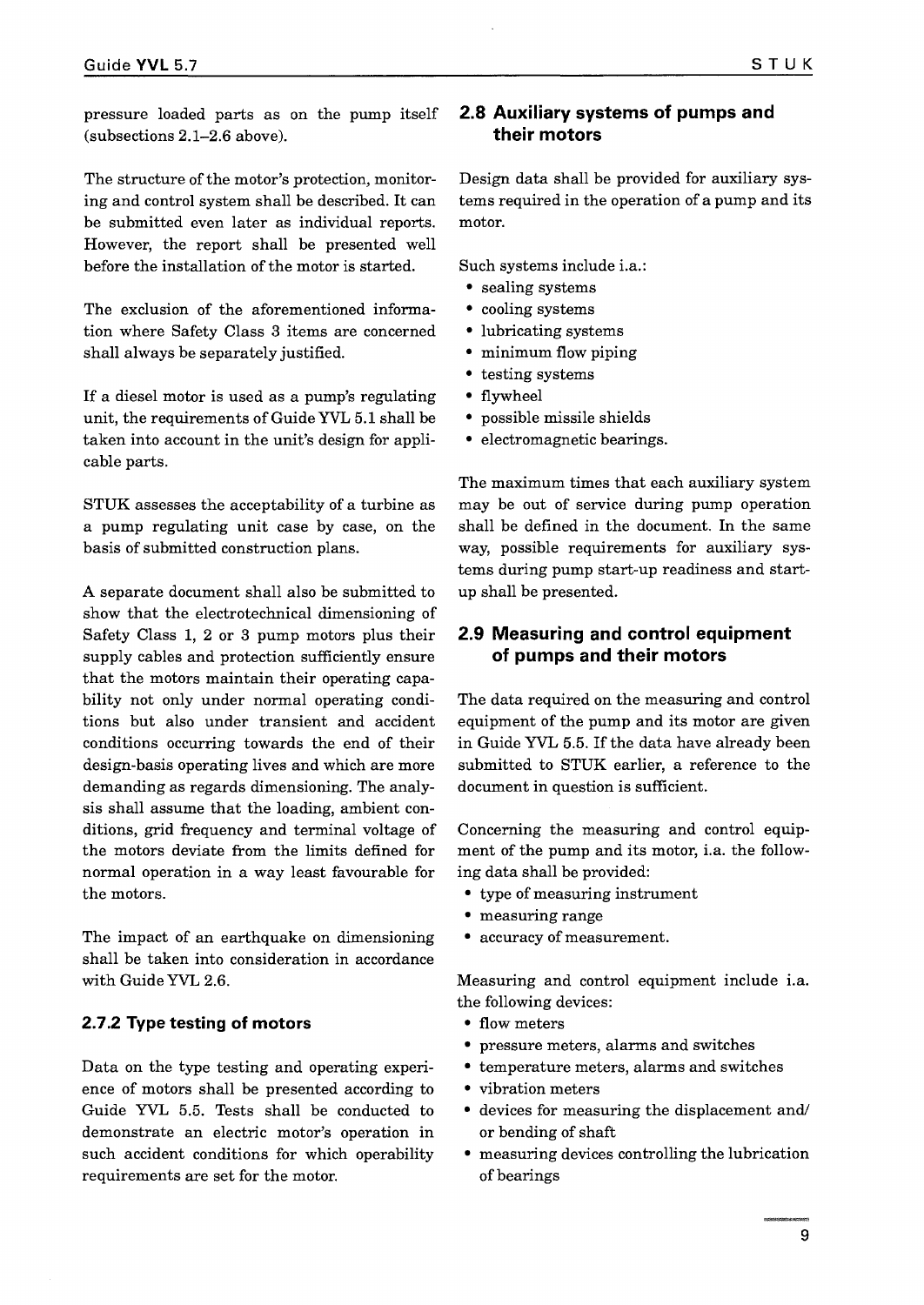• devices for measuring and adjusting bearing forces.

The assembly, installation and system drawings shall show the location of the transducers and detectors and/or metering and control devices.

## 2.10 Installation plans for pumps and their motors

The installation plan shall show the dimensioning, structural solutions and inspections of groundwork, fixtures and supports. The groundwork of Safety Class 1 and 2 pumps shall be planned in such a way that the significant characteristic vibration frequencies of the pump unit and the groundwork are not the same. The characteristic vibration frequencies of the groundwork and the pump unit shall be measured if necessary to check the dimensioning of the groundwork. The measurements of characteristic vibration frequencies can replace the vibration calculations of the groundwork. The measurements cannot replace earthquake calculations.

Attention shall also be paid to the design of the groundwork of Safety Class 3 pumps, specifically whenever the pumps in question are large, continuously operating pumps whose operability has a bearing on plant safety. Such pumps could be e.g. pumps contributing to the emergency cooling chain or the assurance of feedwater supply.

The design bases for and the drawings of a pump's coupling to the motor shall be given. A reference to the applicable standard suffices for Safety Class 3 pumps.

If special requirements are placed on the dimensions, materials and installation of piping to be joined to the pump, these shall be given.

The plan shall describe the installation phase by phase, as well as the limits placed on the installation accuracy. A description shall be given of the installation welding work of pumps connected to piping by means of welding.

The installation plan for Safety Class 3 pumps can be submitted in connection with the construction inspection of the installation.

It shall be reported how the operations of subcontractors who participate in the installation are controlled.

## 2.11 Type testing and operating experience

The purpose of type tests and operating experience data is to show that the pump and its motor are reliable in long-term operation under all system and environmental conditions defined in the design bases.

The type-testing programme shall be submitted to STUK for approval in connection with the construction plan. If the results of some type tests conducted previously are submitted for approval, the applicant shall annex the results of the tests to the type test programme submitted to STUK.

Operating experience encompasses the number of similar pumps fabricated earlier, the inservice times of the pumps and any other operating experience. Sufficient operating experience can replace the above-mentioned type tests.

Requirements for the type testing of motors are given in subsection 2.7.2.

## 3 Supervision of fabrication and construction inspection

STUK supervises the fabrication of Safety Class 1 and 2 pumps and motors by audits at the factory. STUK shall be given the opportunity to view the organisation and quality assurance procedures of the manufacturer and to follow fabrication and testing. For the audits, STUK shall be informed in good time of the dates of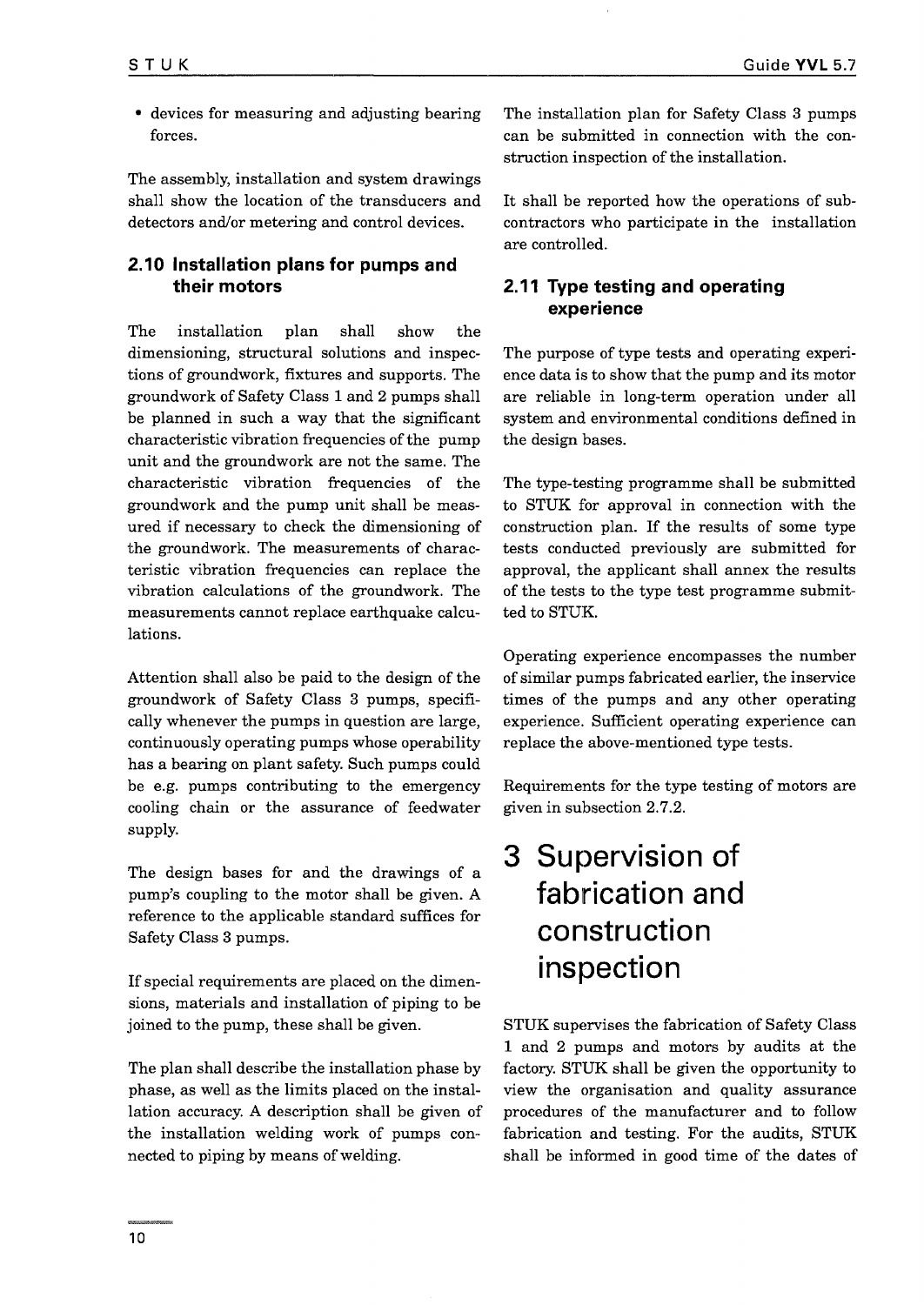The parties concerned will be separately notified if STUK finds it necessary to supervise the fabrication of Safety Class 3 pumps or motors.

STUK usually conducts the construction inspection of Safety Class 1, 2 and 3 pumps at the factory. A request for the construction inspection shall be made in good time before the time of inspection. If the whole construction inspection is to be carried out in the course of one audit it is appropriate to request the audit to be conducted at a time when it is possible to witness functional tests and to carry out the subsequent visual inspections.

STUK carries out the construction inspections of Safety Class 1 and 2 pumps with the pumps disassembled and assembled. STUK reviews the fabrication documents of Safety Class 3 pumps in whole, and the rest of the construction inspection is carried out to an extent agreed upon separately. A complete construction inspection is usually conducted on one Safety Class 3 pump in any series of similar pumps in one consignment.

Should STUK require that an electric motor be subjected to a construction inspection, the decision that grants approval for the construction plan contains an additional requirement to this effect.

STUK supervises installation in the extent deemed appropriate. STUK shall be given in good time the date when the installation of Safety Class 1 and 2 pumps is started. On completion of the installation, STUK conducts a construction inspection on all Safety Class 1, 2 and 3 pumps.

Individuals who have STUK's approval for the job can also carry out the construction inspections of Safety Class 3 pumps.

General requirements applicable to construction inspections are given in Guide YVL 1.15.

## 4 Commissioning inspection

The commissioning inspection of the pump, which is to be conducted after its installation, shall be requested in writing from STUK well in advance. STUK conducts a commissioning inspection on all Safety Class 1 and 2 pumps and their motors. The commissioning inspection of Safety Class 3 pumps and motors is carried out by STUK or a person approved by STUK to conduct such inspections. The commissioning inspection of motors shall be made according to Guide YVL 5.5.

STUK conducts the commissioning inspections of Class EYT pumps in connection with the commissioning inspection of a system or its part. STUK does not make the commissioning inspections of pumps installed to Class EYT/B piping. The licence-holder shall see to it that the inspection and control of these pumps are appropriately arranged.

A commissioning inspection divides into two parts: verification of installation and inspection status, and supervision of functional tests. Verification precedes functional testing. In the verification of installation and inspection status, the pump's acceptability is evaluated for the granting of a functional test permit.

### 4.1 Verification of installation and inspection status

Documents concerning Safety Class 1, 2 and 3 pumps shall be collected in one place and kept separately for each pump. STUK checks the acceptance status of documents during the verification of installation and inspection status, and the document material shall include at least the following:

- document list
- covering letters and front sheets of documents
- STUK's decisions and letters
- STUK's inspection protocols
- written accounts for notes made during inspections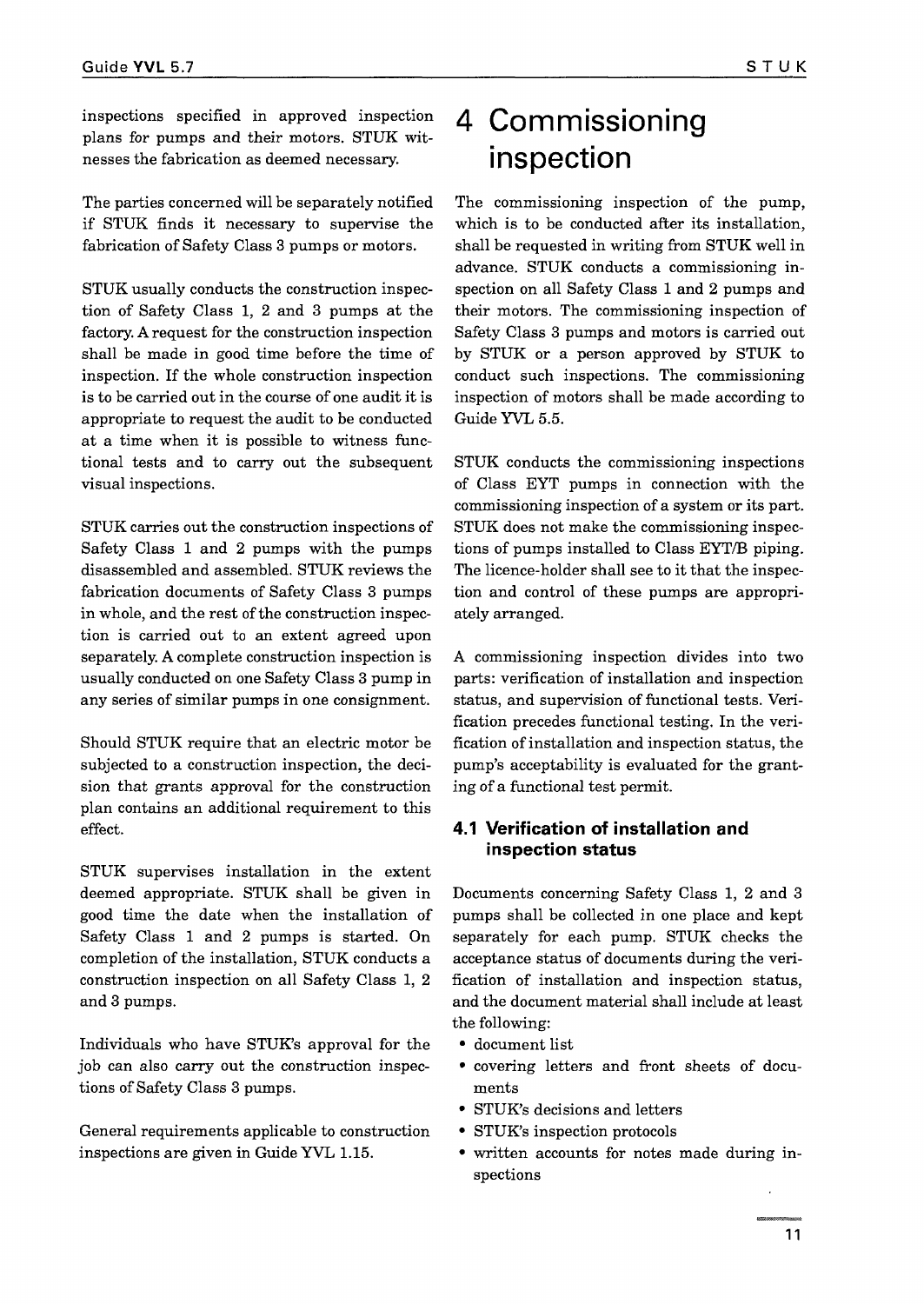- pump design data
- results of functional tests conducted at the factory
- assembly and installation drawings
- results of the preservice examinations included in the inservice inspections.

During the verification, STUK's representative shall be provided with an approved construction plan and a written account to verify that the notes and additional requirements set forth in the decision have been complied with.

## 4.2 Supervision of functional tests

Functional tests relating to the commissioning inspection can be carried out as part of the preoperational and start-up testing of the system, as described in Guide YVL 2.5. STUK supervises start-up testing by reviewing systemspecific start-up testing programmes and result reports and by following system tests. Preoperational testing shall demonstrate the realisation of the design bases of pumps and their motors and the general applicability of components to the system's various operational conditions.

Safety Class 1 and 2 pumps shall be subjected to a test run of at least 50 hours in conditions comparable to normal operation without interim maintenance or repair measures. Case by case, STUK assesses the scope of testing of Safety Class 3 pumps on the basis of the test run programme to be submitted to it.

During the testing, each pump and motor shall be assigned basic parameters characteristic of them and against which the results of periodical tests to be conducted later can be compared. These comparisons are intended to facilitate the detection of potential flow rate or mechanical changes in the operation of pumps.

Written instructions shall be prepared for the establishment of basic parameters. These instructions and start-up testing results form a basis for the preparation of periodical test procedures. These procedures shall specify the pumps subject to regular testing, the guidelines followed in each measurement, the measuring equipment with their calibration requirements and the method for recording the results. The procedures shall also show the acceptance limits for the results of measurements that are based on accident analyses and on the condition control requirements of pumps.

It is recommended that the procedures be prepared using ASME Code Section XI, Subsection IWP, 1992 /10/.

## 5 Control of pumps during operation

## 5.1 Periodical tests and condition monitoring

Safety Class 1, 2 and 3 pumps and their motors shall be subjected to periodical tests to verify their operability and condition. A programme shall be drawn up for the tests, which states the testing schedule for each pump and the rules and instructions to be applied in the tests. The test results shall be filed in such a way that subsequent results can be compared with them, as deemed necessary.

Continuous-operation condition control should be used to monitor the operability of safetysignificant pumps and their motors.

STUK need not be separately notified of the periodical tests; STUK monitors the implementation of the periodical test programme and the use of continuous-operation condition monitoring equipment by regular inspections.

## 5.2 Non-destructive inservice inspections

The inservice inspections of pumps shall be conducted in compliance with the requirements set forth in Guide YVL 3.8.

## 5.3 Preventive maintenance

For the preventive maintenance of Safety Class 1, 2 and 3 pumps, programmes shall be prepared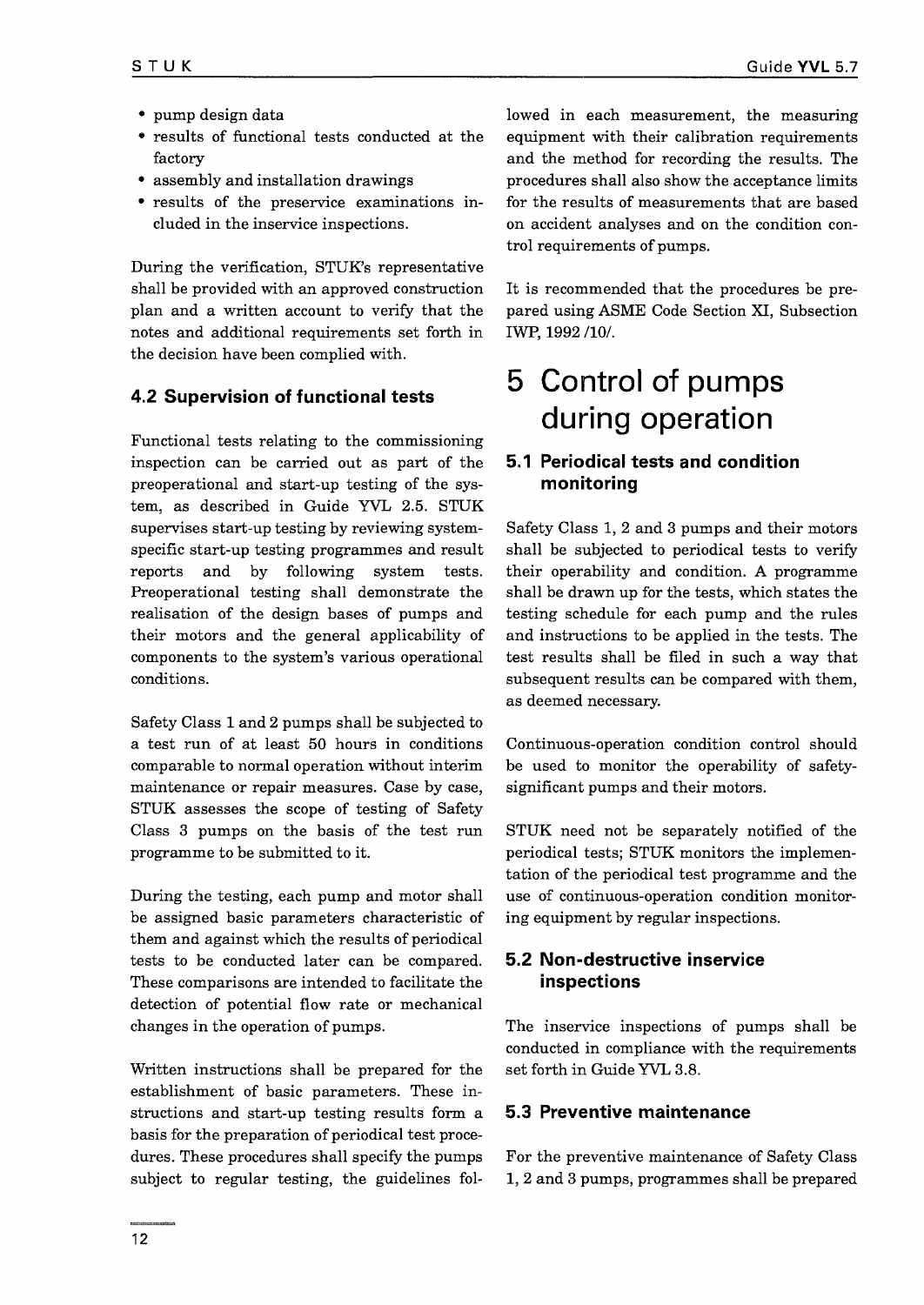that describe the preventive maintenance measures the pump and its motor (the pump unit) are subjected to. Such measures typically are e.g. oil changing, follow-up of the operating condition of the pump and the replacement of worn parts.

A database shall be kept of Safety Class 1, 2 and 3 pumps and their motors. The data entered in the database comprise accomplished maintenance and repair measures, etc.

Operational experience and advances in technology shall be considered when the scope of preventive maintenance is periodically assessed. The ageing of materials and chemicals shall also be taken into account when preventive maintenance is planned.

STUK controls the implementation of the preventive maintenance programme by regular inspections.

### 5.4 Modifications and repairs

The design and implementation of repairs and modifications as well as the installation of an approved spare pump shall be carried out according to the requirements set forth in Guide YVL 1.8.

STUK conducts the commissioning inspections of repaired pump motors if the construction plans for repairs or modifications are subject to STUK's approval.

### 5.5 Spare parts

The spare parts necessary for each type of pump and motor shall be purchased and their sufficiency monitored.

The construction plan for a pump and its motor is also valid for their spare parts. Any changes

shall be submitted to STUK for approval. STUK conducts the construction inspection of spare parts in an extent equivalent to the construction inspection of original parts.

## 6 References

- 1 Finnish Standards Association, Standard SFS 3321, Inspection of pressure vessels. Pressure test
- 2 Centrifugal, mixed flow and axial pumps Code for acceptance tests  $-$  Class B, ISO 3555
- 3 Centrifugal, mixed flow and axial pumps Code for acceptance test. Class C, SFS 4448 (ISO 2548)
- 4 British Standards Institution B.S. 599. Methods of Testing Pumps, 1966 as amended 3/76 and 9/77
- 5 Deutsche Normen DIN 1944 Abnahmeversuche an Kreiselpumpen, 1968
- 6 ASME Boiler and Pressure Vessel Code, Section III, Subsection NB, Article NB-3400 Pump Design, 1992
- 7 ASME Boiler and Pressure Vessel Code, CASE N-119-6, 1985
- 9 U.S. Nuclear Regulatory Commission, Regulatory Guide 1.14, Reactor coolant pump flywheel integrity, 1975
- 10 ASME Boiler and Pressure Vessel Code, Section XI, Subsection IWP, Inservice Testing of Pumps in Nuclear Power Plants, 1992
- 11 ASME Boiler and Pressure Vessel Code, Section III, Subsection NB, Article NB-6000 Testing, 1992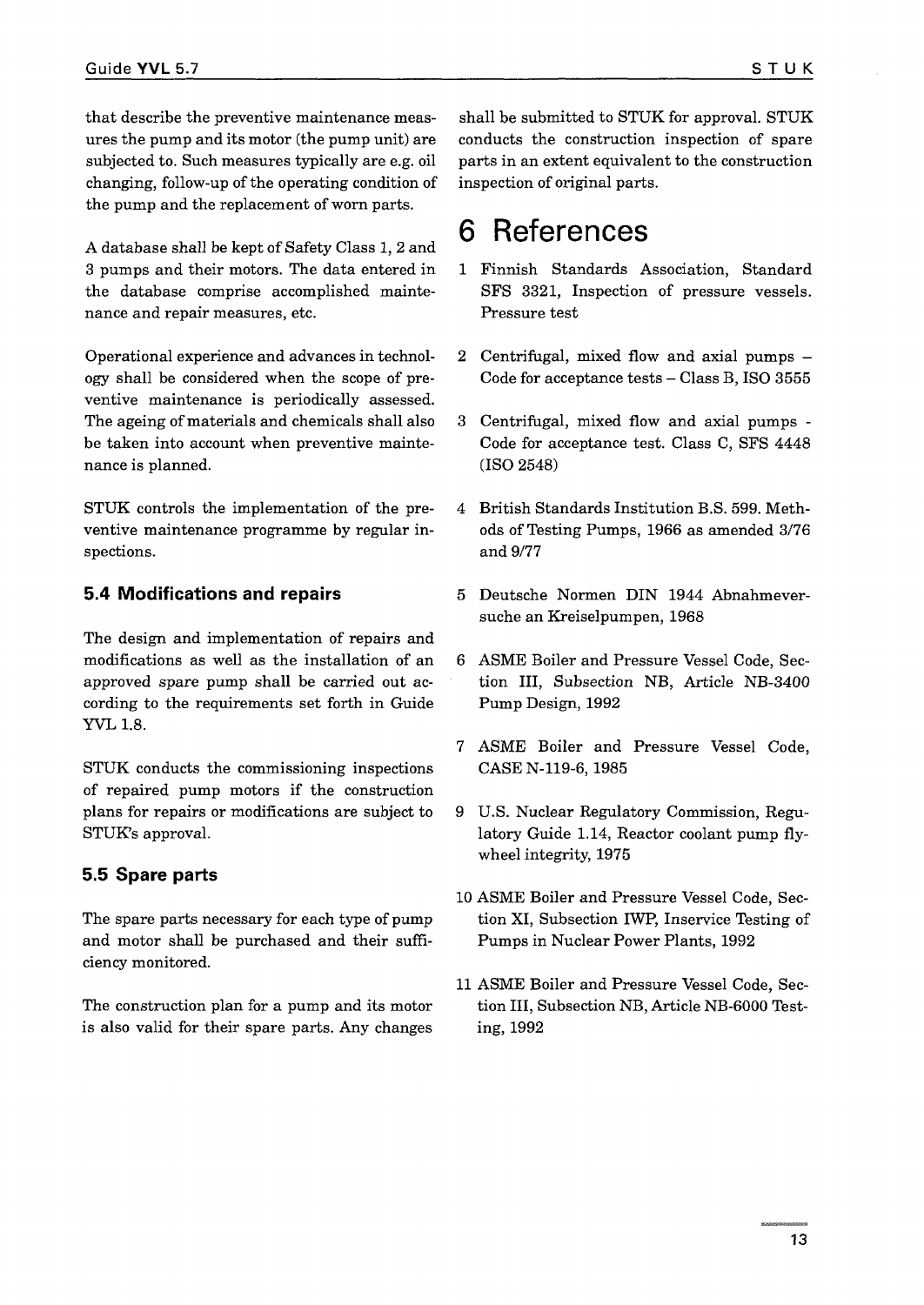# YVL Guides

### General guides

YVL 1.0 Safety criteria for design of nuclear YVL 2.5 Pre-operational and start-up testing of power plants, 12 Jan. 1996

YVL 1.1 The Finnish Centre for Radiation and Nuclear Safety as the regulatory authority in control of the use of nuclear energy, 27 Jan. 1992

YVL 1.2 Documents pertaining to safety control of nuclear facilities, 11 Sept. 1995

YVL 1.3 Mechanical components and structures of nuclear power facilities. Inspection licenses, 22 Oct. 1996 (in Finnish)

YVL 1.4 Quality assurance of nuclear power plants, 20 Sep. 1991

YVL 1.5 Reporting nuclear power plant operation to the Finnish Centre for Radiation and Nuclear Safety, 1 Jan. 1995

YVL 1.6 Nuclear power plant operator licensing, 9 Oct. 1995

YVL 1.7 Functions important to nuclear power plant safety, and training and qualification of personnel, 28 Dec. 1992

YVL 1.8 Repairs, modifications and preventive maintenance at nuclear facilities, 2 Oct. 1986

YVL 1.9 Quality assurance during operation of nuclear power plants, 13 Nov. 1991

YVL 1.11 Nuclear power plant operating experience feedback, 22 Dec. 1994

YVL 1.13 Nuclear power plant outages, 9 Jan. 1995

YVL 1.15 Mechanical components and structures in nuclear installations, Construction inspection, 19 Dec. 1995 (in Finnish)

### Systems

YVL 2.1 Safety classification of nuclear power plant systems, structures and components, 22 May 1992

YVL 2.2 Transient and accident analyses for justification of technical solutions at nuclear power plants, 18 Jan. 1996

YVL 2.3 Preinspection of nuclear power plant systems, 14 Aug. 1975

YVL 2.4 Primary and secondary circuit pressure control at a nuclear power plant, 18 Jan. 1996 (in Finnish)

nuclear power plants, 8 Jan. 1991

YVL 2.6 Provision against earthquakes affecting nuclear facilities, 19 Dec. 1988

YVL 2.7 Ensuring a nuclear power plant's safety functions in provision for failures, 20 May 1996

YVL 2.8 Probabilistic safety analyses (PSA), 20 Dec. 1996

### Pressure vessels

YVL 3.0 Regulatory control of pressure vessels in nuclear facilities. General guidelines, 11 Sep. 1996

YVL 3.1 Construction plan for nuclear facility pressure vessels, 27 May 1997 (in Finnish)

YVL 3.3 Pressure vessels of nuclear facilities. Piping, 4 December 1996 (in Finnish)

YVL 3.4 Nuclear power plant pressure vessels. Manufacturer's competence, 16 December 1996 (in Finnish)

YVL 3.7 Pressure vessels of nuclear facilities. Commissioning inspection, 12 Dec. 1991

YVL 3.8 Nuclear power plant pressure vessels. Inservice inspections, 13 Dec. 1993

YVL 3.9 Nuclear power plant pressure vessels. Construction and welding filler materials, 6 April 1995 (in Finnish)

### Buildings and structures

YVL 4.1 Concrete structures for nuclear facilities, 22 May 1992

YVL 4.2 Steel structures for nuclear facilities, 19 Jan. 1987

YVL 4.3 Fire protection at nuclear facilities, 2 Feb. 1987

### Other structures and components

YVL 5.1 Nuclear power plant diesel generators and their auxiliary systems, 23 Jan. 1997 (in Finnish)

YVL 5.2 Nuclear power plant electrical systems and equipment, 23 Jan. 1997 (in Finnish)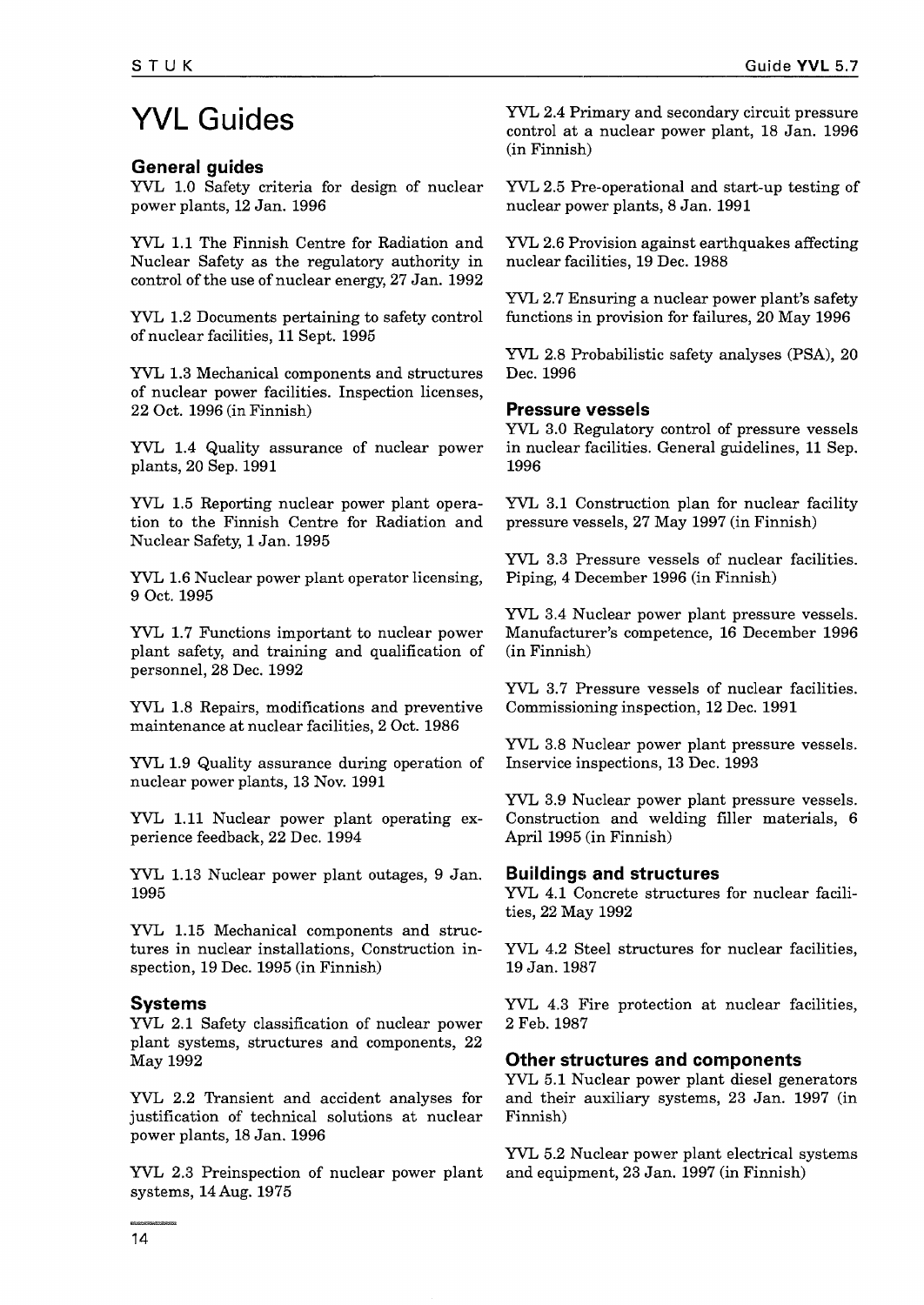YVL 5.3 Regulatory control of nuclear facility valves and their actuators, 7 Feb. 1991

YVL 5.4 Supervision of safety relief valves in nuclear facilities, 6 April 1995 (in Finnish)

YVL 5.5 Supervision of electric and instrumentation systems and components at nuclear facilities, 7 June 1985

YVL 5.6 Ventilation systems and components of nuclear power plants, 23 Nov. 1993

YVL 5.7 Pumps at nuclear facilities, 23 Nov. 1993

YVL 5,8 Hoisting appliances and fuel handling equipment at nuclear facilities, 5 Jan. 1987

#### Nuclear materials

YVL 6.1 Control of nuclear fuel and other nuclear materials required in the operation of nuclear power plants, 19 June 1991

YVL 6.2 Fuel design limits and general design criteria, 15 Feb. 1983

YVL 6.3 Supervision of fuel design and manufacture, 15 Sept. 1993

YVL 6.4 Transport packages for nuclear material and waste, 9 October 1995

YVL 6.5 Supervision of nuclear fuel transport, 12 October 1995 (in Finnish)

YVL 6.6 Surveillance of nuclear fuel performance, 5 Nov. 1990

YVL 6.7 Quality assurance of nuclear fuel, 23 Nov. 1993

YVL 6.8 Handling and storage of nuclear fuel, 13 Nov. 1991

YVL 6.9 The national system of accounting for and control of nuclear material, 23 Nov. 1993 (in Finnish)

YVL 6.10 Reports to be submitted on nuclear materials, 23 Nov. 1993 (in Finnish)

YVL 6.11 Physical protection of nuclear power plants, 13 July 1992 (in Finnish)

YVL 6.21 Physical protection of nuclear fuel transports, 15 Feb. 1988 (in Finnish)

#### Radiation protection

YVL 7.1 Limitation of public exposure in the environment of and limitation of radioactive releases from nuclear power plants, 14. Dec. 1992

YVL 7.2 Evaluation of population doses in the vicinity of a nuclear power plant, 23 Jan. 1997 (in Finnish)

YVL 7.3 Evaluation of models for calculating the dispersion of radioactive substances from nuclear power plants, 23 Jan. 1997 (in Finnish)

YVL 7.4 Nuclear power plant emergency response arrangements, 23 Jan. 1997 (in Finnish)

YVL 7.5 Meteorological measurements of nuclear power plants, 28 Dec. 1990

YVL 7.6 Monitoring of discharges of radioactive substances from nuclear power plants, 13 July, 1992

YVL 7.7 Radiation monitoring in the environment of nuclear power plants, 11 Dec. 1995

YVL 7.8 Environmental radiation safety reports of nuclear power plants, 11 Dec. 1995 (in Finnish)

YVL 7.9 Radiation protection of nuclear power plant workers, 14 Dec. 1992

YVL 7.10 Monitoring of occupational exposure at nuclear power plants, 29 Aug. 1994

YVL 7.11 Radiation monitoring systems and equipment for nuclear power plants, 20 Dec. 1996 (in Finnish)

YVL 7.18 Radiation protection in the design of nuclear power plants, 20 Dec 1996 (in Finnish)

#### Radioactive waste management

YVL 8.1 Disposal of reactor waste, 20 Sept. 1991

YVL 8.2 Exemption from regulatory control of nuclear wastes, 19 March 1992

YVL 8.3 Treatment and storage of radioactive waste at a nuclear power plant, 20 Aug. 1996

**The YVL-guides without any language marking are available both in English and Finnish.**